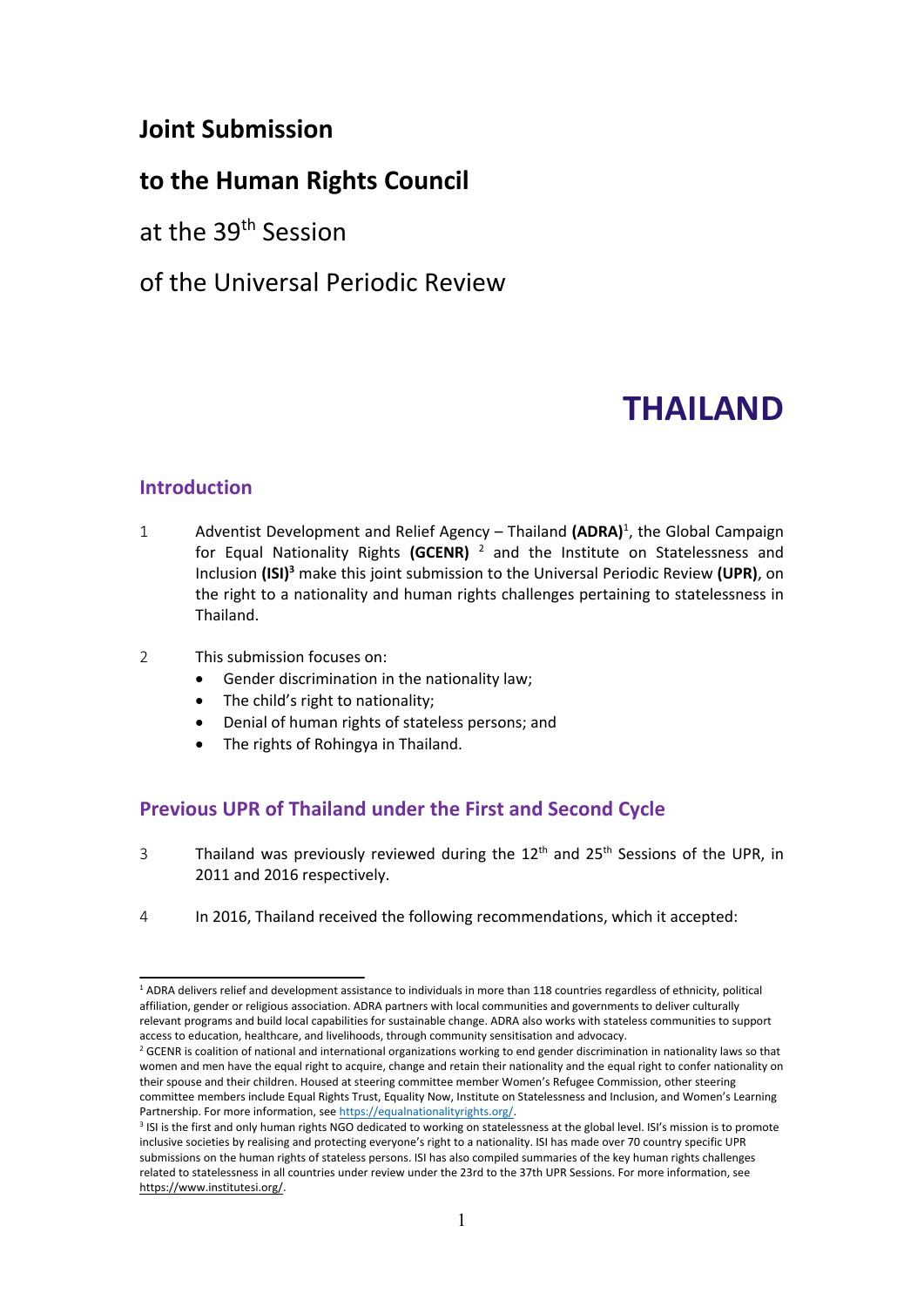*Ensure birth registration for all children born on its territory, especially those who are not registered due to the economic status of their parents, ethnicity and immigration status* (Namibia); and

*Further strengthen efforts towards birth registration for all, with <sup>a</sup> view to effectively reaching out to disadvantaged and vulnerable groups* (Turkey). 4

- 5 In 2011, Brazil and France recommended that Thailand ratify the 1954 Convention relating to the Status of Stateless Persons, as well as the UN Refugee Convention and its 1967 Protocol. These recommendations were accepted.
- 6 Thailand also received <sup>a</sup> recommendation from Canada to "*ensure respect for the principle of non-refoulement with respect to asylum seekers and refugees… and meet the protection needs of vulnerable peoples, such as the Rohingya, in accordance with international law;"*<sup>5</sup> and a recommendation from Vietnam regarding the protection of vulnerable groups, which it accepted.
- 7 Thailand also noted in its national report, the withdrawal of its reservation to Article 7 of the Convention on the Rights of the Child, which guarantees, the child'<sup>s</sup> right to acquire <sup>a</sup> nationality "in particular where the child would otherwise be stateless" and the right of the child to be registered immediately after birth. $^6$

## **Thailand'<sup>s</sup> International Obligations**

- 8 Despite accepting the recommendations of Brazil and France in the First Cycle, Thailand has not acceded to either the 1954 or 1961Statelessness Conventions.
- 9 Nonetheless, Thailand has international obligations to protect the right to <sup>a</sup> nationality and the rights of stateless persons on the basis of other UN and regional treaties to which it is <sup>a</sup> party. These include, the:
	- e International Covenant on Civil and Political Rights ('**ICCPR**' – Article 24.3);
	- c International Covenant on Economic, Social and Cultural Rights ('**ICESCR**' –Articles 2.2 and 3);
	- c Convention of the Rights of the Child ('**CRC**' – Articles 2, 3, 7 and 8);
	- e Convention on the Elimination of All Forms of Discrimination against Women ('**CEDAW**' – Article 9);
	- e International Convention on the Elimination of All Forms of Racial Discrimination ('**CERD**' – Article 5(d)(iii));
	- c • Convention on the Rights of Persons with Disabilities ('CRPD' – Article 18);<sup>7</sup> and
	- c International Convention for the Protection of All Persons from Enforced Disappearance ('**ICPPED**' – Article 25) (signatory only).

<sup>4</sup> UN Human Rights Council, 'Report of the Working Group on the Universal Periodic Review: Thailand' A/HRC/33/16 (15 July 2016), paras 158.57; 158.56.

<sup>5</sup> UN Human Rights Council, 'Report of the Working Group on the Universal Periodic Review: Thailand' A/HRC/19/8 (8 December 2011), para 89.70.

<sup>6</sup> UN Human Rights Council, 'National Report Submitted in accordance with paragraph 5 of the annex to the Human Rights Council resolution 16/21: Thailand' A/HRC/WG.6/25/THA/1 (12 February 2016), para 64.

<sup>&</sup>lt;sup>7</sup> On 5 February 2015, the Government of the Kingdom of Thailand informed the Secretary-General that it had decided to withdraw the following interpretative declaration made upon ratification: "The Kingdom of Thailand hereby declares that the application of Article 18 of the Convention shall be subject to the national laws, regulations and practices in Thailand."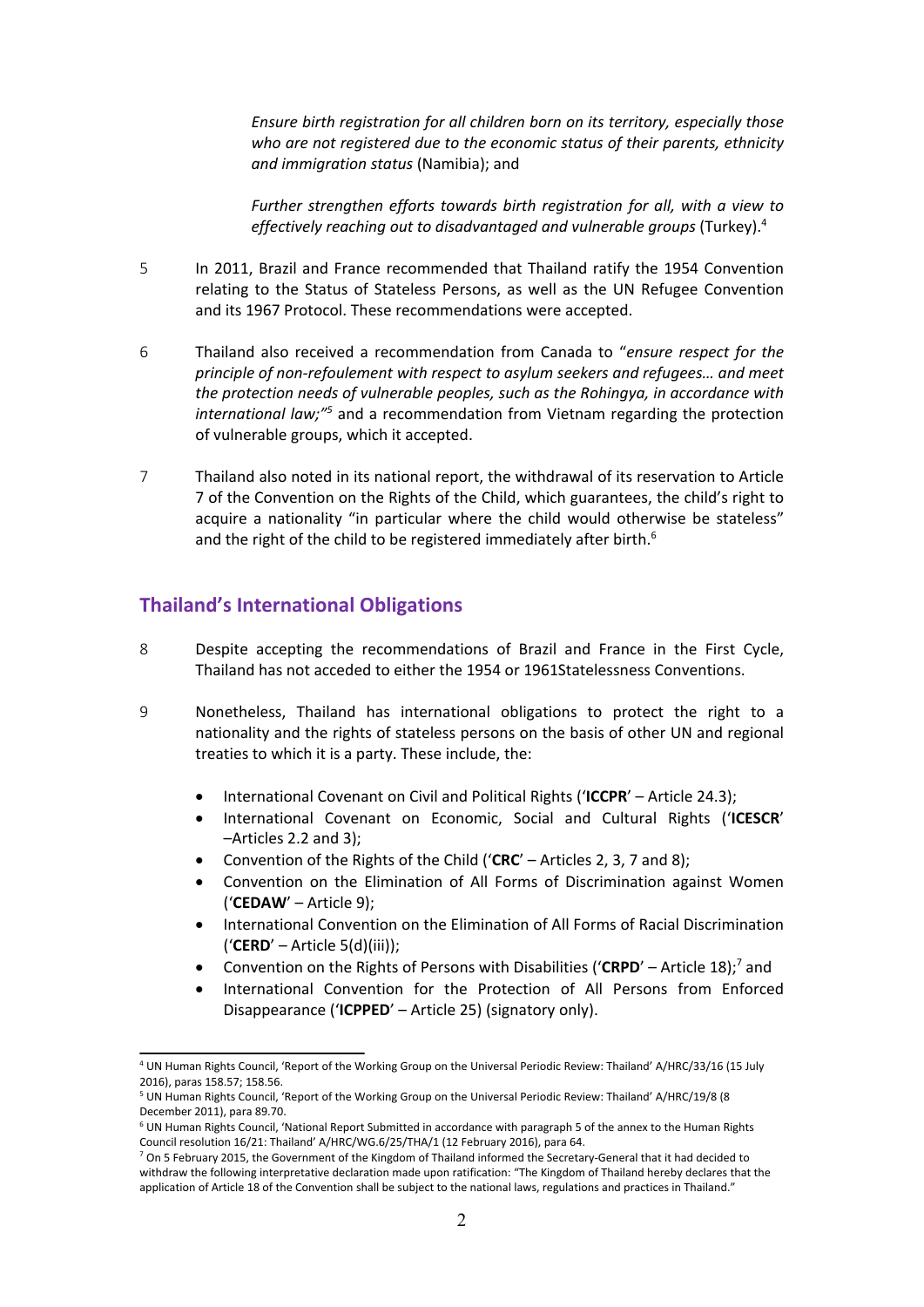- 10 Furthermore, the right to <sup>a</sup> nationality is protected under Article 15 of the Universal Declaration on Human Rights.
- 11 Thailand has expressed reservations and made interpretive declarations to <sup>a</sup> number of the above treaties. Most relevantly, Thailand has made <sup>a</sup> reservation to CRC Article 22, stating that its application is subject to national law and practices. Article 22 requires States to ensure that children seeking refugee status receive appropriate protection and humanitarian assistance.
- 12 Thailand is also party to the 2012 ASEAN Human Rights Declaration, of which Article 18 protects the right to nationality.
- 13 In 2017, the Committee on the Elimination of Discrimination Against Women ('CEDAW Committee') recommended that Thailand:
	- a) Adopt further legislative amendments to ensure that women and men enjoy equal rights to confer nationality on foreign spouses;
	- b) Ensure that women belonging to ethnic minority and indigenous groups have equal access to nationality by eliminating obstacles relating to language, bureaucracy, residential requirements and literacy;
	- c) Intensify efforts to facilitate the birth registration, especially in rural and remote areas; and
	- d) Ratify the 1954 and 1961 Statelessness Conventions. $^8$
- 14 In 2017, the Human Rights Committee expressed concern about the high incidence of statelessness, particularly among indigenous and ethnic minority communities; the detrimental impact their status has on access to basic rights, such as education; and their increased vulnerability to involvement in criminal trafficking and prostitution networks.<sup>9</sup> Reports of discrimination against stateless people were also noted.<sup>10</sup> The Committee recommended that Thailand strengthen its efforts to reduce statelessness, in particular:
	- a) Ensure that rural and isolated populations are informed of and have access to the procedures relating to the acquisition of nationality; and
	- b) Ensure the promotion and protection of rights of stateless persons and provide primary education to children and protection against trafficking. $^{11}$
- 15 In June 2015, the Committee on Economic, Social and Cultural Rights recommended that Thailand "*continue strengthening its measures to facilitate the naturalization and integration of stateless persons, including by addressing remaining gaps in the Nationality Act, as well as to ensure the enjoyment of their economic, social and cultural rights*". 12
- 16 At the 2019 UNHCR High Level Segment on Statelessness, Thailand committed to: a. Expedite processes to address statelessness among the elderly;

<sup>&</sup>lt;sup>8</sup> Committee on the Elimination of Discrimination against Women, 'Concluding observations on the combined sixth and seventh periodic reports of Thailand' CEDAW/C/THA/CO/6-7 (24 July 2017), para. 33.

<sup>9</sup> UN Human Rights Committee, 'Concluding Observations on the Second Periodic Report of Thailand' CCPR/C/THA/CO/2 (25 April 2017), para. 41.

 $10$  Ibid, para. 11.

<sup>&</sup>lt;sup>11</sup> Ibid, para. 42.

 $12$  UN Committee on Economic, Social and Cultural Rights, 'Concluding Observations on the Combined Initial and Second Periodic Reports of Thailand' E/C.12/THA/CO/1-2 (19 June 2015), para. 14.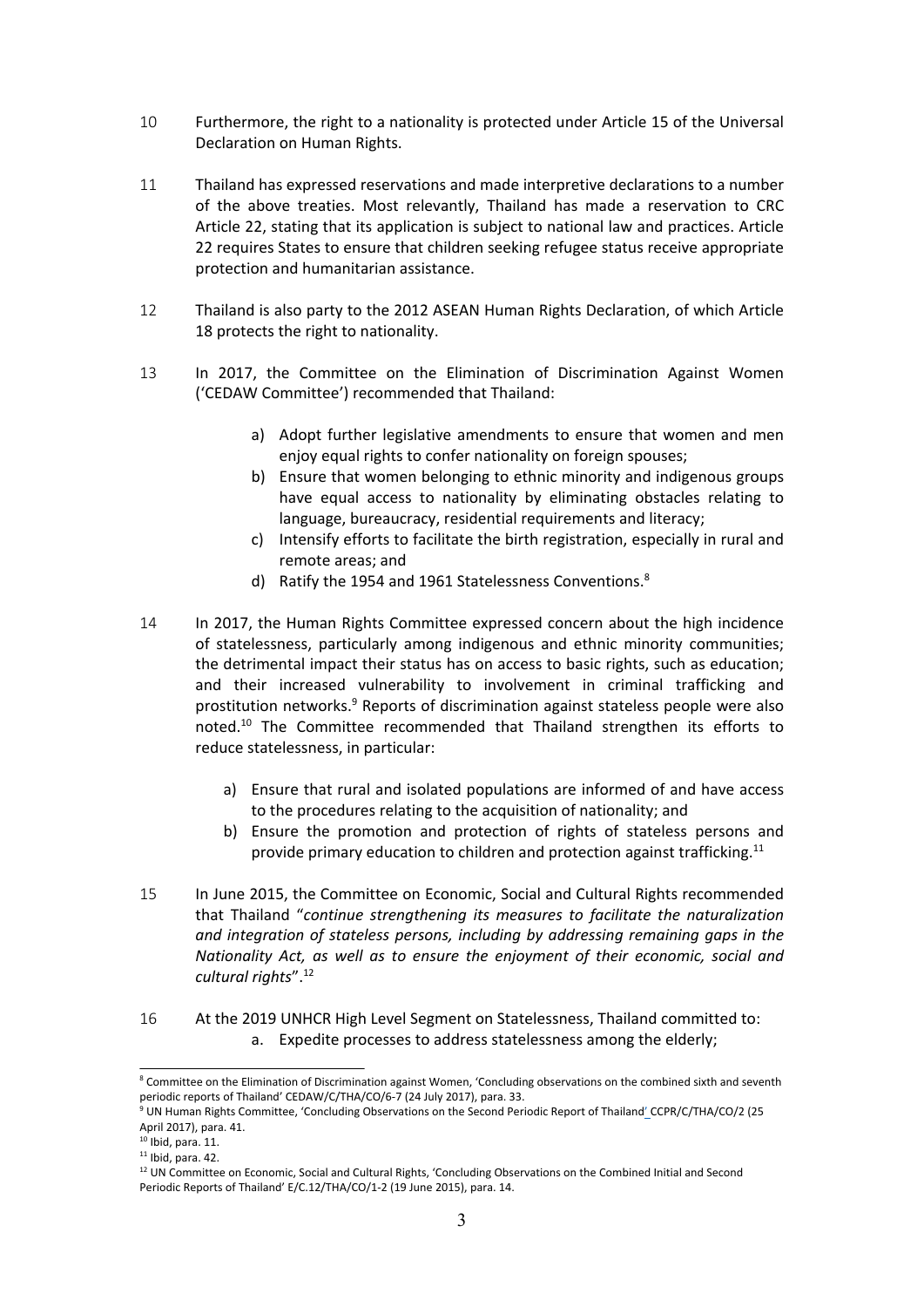- b. Promote access to education for stateless children;
- c. Enhance social protection for stateless persons;
- d. Enhance effectiveness of the systems to facilitate stateless persons to access civil registration services;
- e. Enhance partnership among all sectors of society to raise awareness on the roles, duties, rights, and process regarding birth and civil registration of stateless persons, especially the hard-to-reach population;
- f. Adjust regulations for granting nationality and civil rights to cover target groups to access naturalisation process equally and equitably; and
- g. Promote international and regional cooperation in addressing statelessness. 13

#### **Snapshot of Statelessness in Thailand**

- 17 Thailand is home to the fourth largest known stateless population in the world with 479,943 stateless persons reported by the Government as of June 2020.<sup>14</sup> This number represents those registered with the Government in the civil registration system, and therefore, the real number is likely to be higher. Predominantly, stateless people in Thailand are: various ethnic minorities who live in the highland areas, 15 known as 'hill tribe' people; descendants of former Thai nationals who lost their nationality as <sup>a</sup> result of border demarcation; and descendants of migrants who fled from conflict or persecution in other countries.<sup>16</sup> While there is no clear statistical information, an estimated 3,000 stateless Rohingya have also settled permanently in Thailand.<sup>17</sup> In addition to children born to stateless parents, abandoned children, foundlings, and children of migrant workers, are also at risk of statelessness if they are not registered or are unable to acquire the nationality of their parents' country.<sup>18</sup>
- 18 The main causes of statelessness are attributed to systemic discrimination and exclusion of ethnic minorities, changes and gaps in the nationality framework, lack of safeguards for otherwise stateless children, bureaucratic failures, erratic and incomplete civil registration, and complications due to language barriers, illiteracy and remote living<sup>19</sup> and displacement and migration. Although there have been steps taken to address gaps in the nationality law, significant challenges around implementation have left many undocumented refugees and migrants without protection.
- 19 Stateless people, particularly those who are undocumented, are denied many rights on account of their status and (lack of) documentation. Although many stateless people registered with the government are able to access the Thai national healthcare plan, others do not have access to health care, have limited access through non-governmental organizations, or have to pay high fees. Lack of

<sup>16</sup> UNHCR, *'Good Practices Paper – Action 7: Ensuring Birth [Registration](https://www.refworld.org/docid/5a0ac8f94.html) for the Prevention of Statelessness' (2017), page 23* <sup>17</sup> Equal Rights Trust et al, 'The Human Rights of Stateless [Rohingya](https://www.equalrightstrust.org/ertdocumentbank/The%20Human%20Rights%20of%20Stateless%20Rohingya%20in%20Thailand%28small%29.pdf) in Thailand' (February 2014).

<sup>&</sup>lt;sup>13</sup> UNHCR, 'Results of the High-Level Segment on [Statelessness](https://www.unhcr.org/ibelong/results-of-the-high-level-segment-on-statelessness/)' (October 2019).

<sup>&</sup>lt;sup>14</sup> UNHCR, '[Thailand:](https://www.unhcr.org/th/wp-content/uploads/sites/91/2020/11/UNHCR-Thailand-Fact-Sheet_30-September-2020.pdf) Fact Sheet' (30 September 2020).

<sup>&</sup>lt;sup>15</sup> The Regulation of the Central Registration Bureau on the Registration of Highlanders' Legal Status (2000) identifies 9 ethnic minority groups (Karen, Hmong, Yao, Akha, Lahu, Lisu, Lua, Khamu and Mlabri) and defines them as 'indigenous groups who have been living in the highlands and have their own cultural identity, belief, language and way of living.' It recognizes that 'other ethnic minorities or others are living in the same areas.'

<sup>&</sup>lt;sup>18</sup> UNHCR, *'Good Practices Paper – Action 7: Ensuring Birth [Registration](https://www.refworld.org/docid/5a0ac8f94.html) for the Prevention of Statelessness' (2017), page 23* 19 ibid, pages 23–24.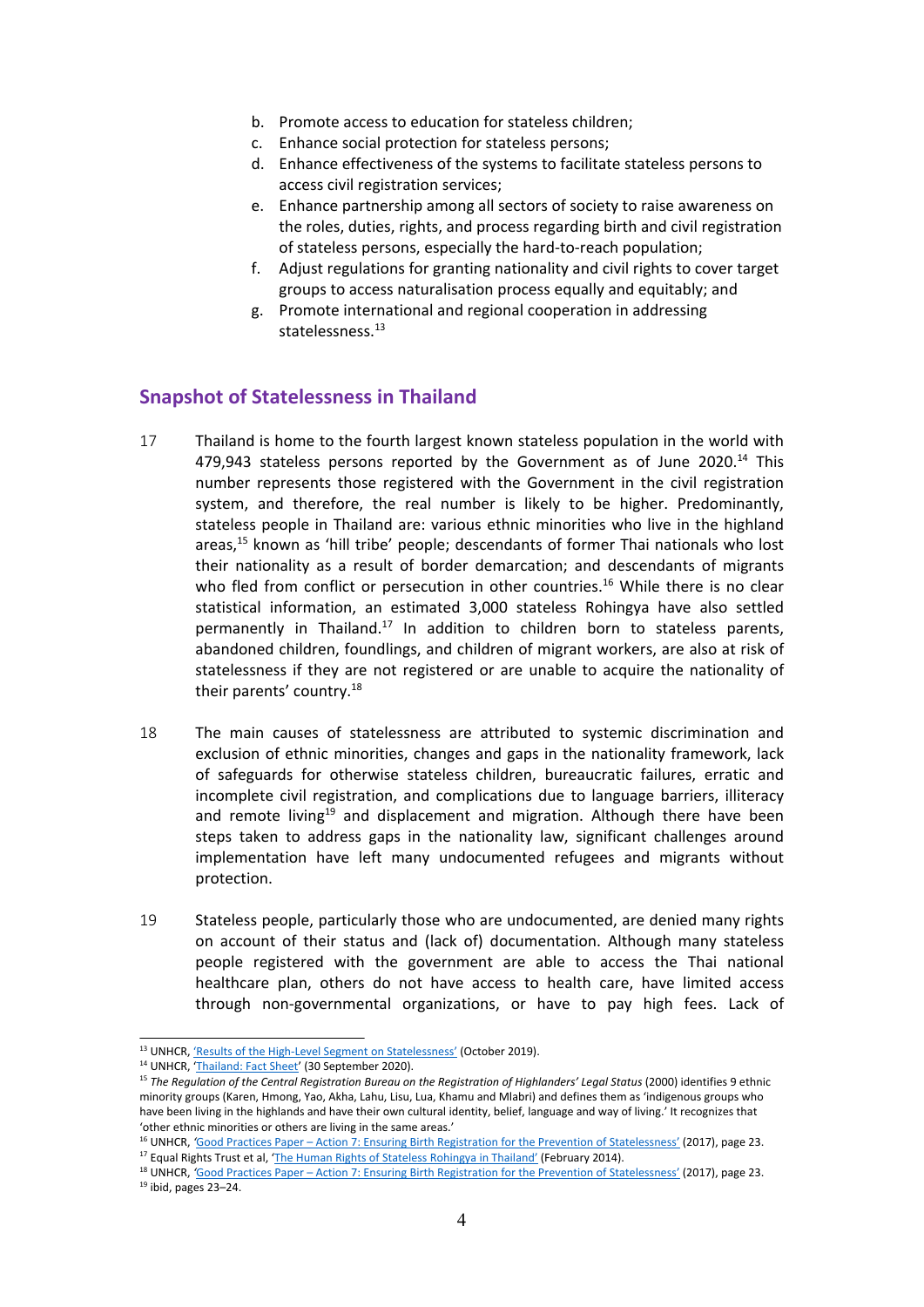citizenship restricts movement outside one'<sup>s</sup> province, further narrowing opportunities to access employment and education. Stateless people are unable to join labour unions, own land, and vote in elections.<sup>20</sup>

20 The denial of these fundamental rights increases the vulnerability of stateless people to socio-economic exploitation, particularly exploitative labour and human trafficking.

#### **National Law**

- 21 The 1972 Decree No. 337 ('**Decree**') was <sup>a</sup> primary cause of statelessness in Thailand, restricting *jus soli* enjoyment of the right to nationality to exclude those considered to be "illegal immigrants".<sup>21</sup> Although this Decree was subsequently repealed, the *jus soli* restriction remains in force today. The 1965 Nationality Act B.E.2508 ('**Nationality Act**'), states that "*<sup>a</sup> person born of <sup>a</sup> father or <sup>a</sup> mother of Thai nationality, whether within or outside the Thai Kingdom*" can acquire nationality. <sup>22</sup> However, Section 7 b provides that those born to parents within the territory who hold temporary residency, or who have "*entered and resided in the Thai Kingdom without permission under the law on immigration"* are not entitled to citizenship. Although Section 7 b provides <sup>a</sup> pathway to Thai nationality by application for stateless children born in Thailand, the process is burdensome and time consuming.
- 22 A 2008 Amendment to the Nationality Act ('**Amendment')** was passed, which provides that anyone whose nationality was revoked by the 1972 Declaration, or who failed to acquire nationality while this Declaration was in force (1972–1992) could acquire Thai nationality *if* they provide evidence of their birth, and subsequent domicile, in Thailand, and also demonstrate good behaviour.<sup>23</sup>
- 23 Children born to non-Thai parents, including stateless parents, who do not have permanent residency status, must apply for Thai nationality and meet certain eligibility criteria.<sup>24</sup> The Minister of Interior may grant Thai nationality to any person regardless of their parentage, though this is decided on an *ad hoc* basis. 25 Further, <sup>a</sup> person born to <sup>a</sup> non-citizen parent who obtains Thai nationality is liable to having their nationality revoked,<sup>26</sup> and the Nationality Act does not include safeguards that ensure that renunciation, loss or deprivation of nationality do not lead to statelessness.
- 24 A 2016 Cabinet Resolution states that children are eligible to apply for Thai nationality if, *inter alia,* they were born in Thailand to parents from ethnic minority groups, were registered by the Ministry of Interior, and have lived in Thailand for

<sup>&</sup>lt;sup>20</sup> J. Park, J. Tanagho, M. Weicher Gaudette, 'A Global Crisis Writ Large: The Effects of Being "Stateless in Thailand" on [Hill-Tribe](https://digital.sandiego.edu/ilj/vol10/iss2/8/) [Children,](https://digital.sandiego.edu/ilj/vol10/iss2/8/)' *San Diego International Law Journal* (2019).

 $21$  The decree provided that those born to foreign parents were unable to acquire nationality unless both parents had permanent residence. This applied not only to children born after 1972, but also applied retroactively, resulting in revocation of nationality. The hill tribe people were disproportionately affected due to civil registration, immigration and documentation issues.

<sup>22</sup> *[Nationality](https://www.refworld.org/pdfid/506c08862.pdf) Act B.E.2508 1965* (Thailand), Section 6.

<sup>&</sup>lt;sup>23</sup> ibid, Section 7.

<sup>24</sup> UNHCR, *'*Good Practices Paper – Action 7: Ensuring Birth [Registration](https://www.refworld.org/docid/5a0ac8f94.html) for the Prevention of Statelessness' (2017).

<sup>25</sup> *[Nationality](https://www.refworld.org/pdfid/506c08862.pdf) Act B.E.2508 1965* (Thailand), Section 7 *bis*.

<sup>&</sup>lt;sup>26</sup> Ibid, Section 17.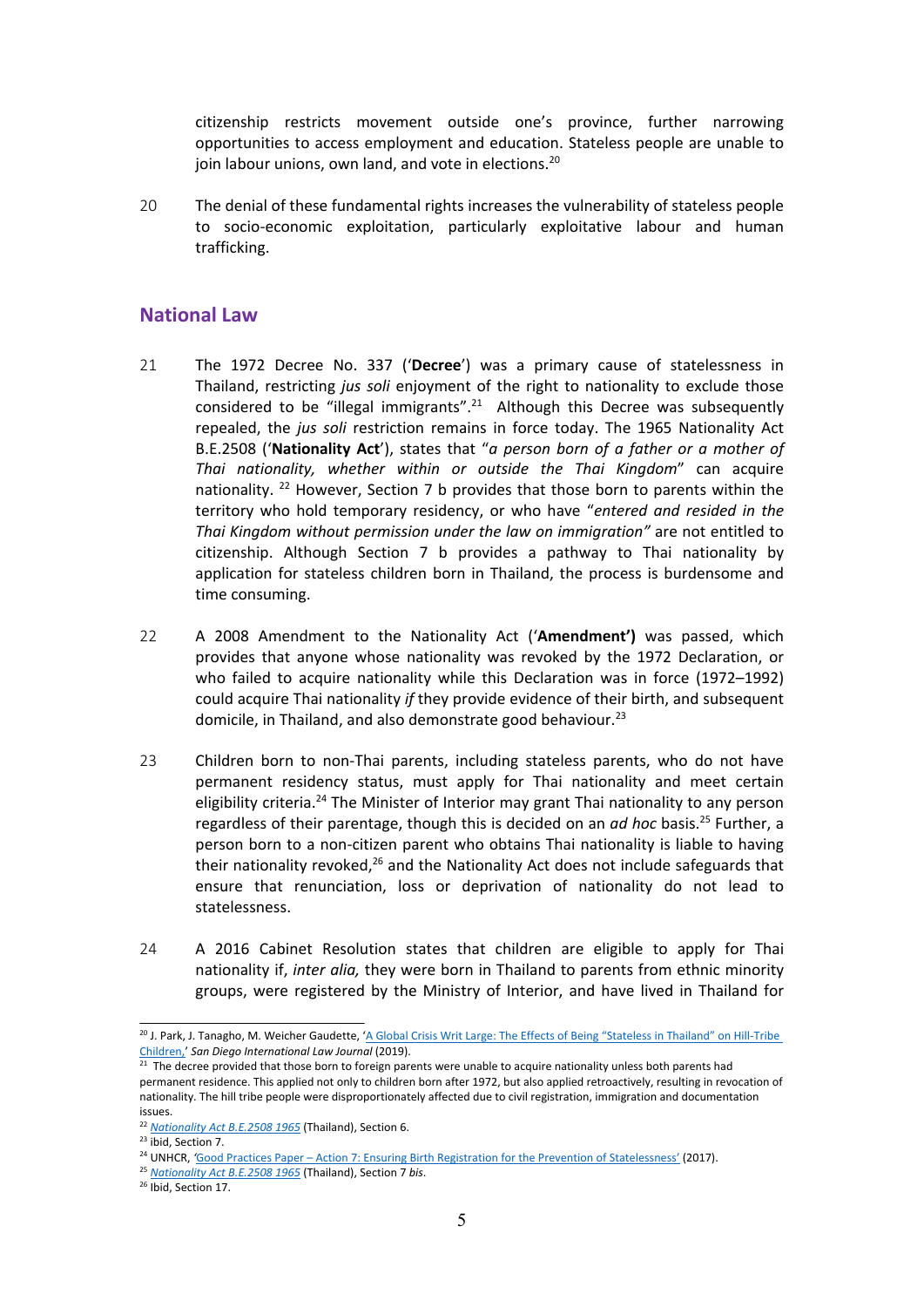more than 15 years. Abandoned children whose parents are unknown can also apply if they are certified as abandoned and have lived in Thailand for 10 years. Birth registration and documentation therefore serve as important evidence of entitlement to nationality.<sup>27</sup>

- 25 Although this provision has potential to benefit those whose nationality was revoked by the 1972 Decree; in practice, there are challenges related to satisfying evidentiary requirements; particularly given historic challenges related to universal birth registration. Moreover, the criterion of 'good behaviour' is highly discretionary and problematic for minorities who are subject to discrimination and stigmatisation. This undermines the objective of realising the right to nationality for <sup>a</sup> large number of persons who were arbitrarily deprived of this right.
- 26 In 2012, Thailand adopted <sup>a</sup> Comprehensive Strategy on Resolving the Problems of Irregular Migrants.<sup>28</sup> However, stateless migrants and refugees from Myanmar, such as Rohingya, are not able to regularise their status in Thailand through this process and must continue to work irregularly.<sup>29</sup> This disproportionately impacts Myanmar Muslims.
- 27 Amendments to the Civil Registration Law in 2008 also entitled all children born in Thailand to have their births registered, regardless of their own or their parents' nationality, legal status or documentation. However, birth registration remains low, and still acts as <sup>a</sup> barrier to nationality acquisition.
- 28 In 2006, Thailand introduced <sup>a</sup> 'Nationality Verification Registration' to regulate the status of migrants, allowing irregular migrants to receive identity documents. However, the process is complicated and lengthy. Implementation is challenging due to lack of regulation, corruption issues and complicated bureaucracy. 30 For migrants from Myanmar, conditions associated with processing these documents require the use of middlemen, raising the price considerably and increasing vulnerability to fraud. $^{31}$
- 29 Non-Thai adults living in Thailand may apply for Thai naturalisation where they have good behaviour; <sup>a</sup> regular occupation; domicile in Thailand for <sup>a</sup> consecutive fiveyear period; and knowledge of Thai language.<sup>32</sup> If an adult applying for naturalisation has children, they may concurrently apply for citizenship for their children, who are exempt from the above requirements, excluding that of 'good behaviour'. 33
- 30 However, the approval rate of permanent residency and naturalisation is significantly low, and extremely lengthy and burdensome. The average case takes 30 years, which is particularly onerous for the elderly.<sup>34</sup>

<sup>27</sup> UNHCR, *'*Good Practices Paper – Action 7: Ensuring Birth [Registration](https://www.refworld.org/docid/5a0ac8f94.html) for the Prevention of Statelessness' (2017).

<sup>&</sup>lt;sup>28</sup> Committee on the Elimination of Racial Discrimination, 'Concluding observations on the first to third periodic reports of Thailand, adopted by the Committee at its eighty-first session (6–31 August 2012): Thailand' CERD/C/THA/CO/1-3 (15 November 2012).

<sup>29</sup> Burma Human Rights Network, *Existence Denied – BHRN Report,* (2018), available at:

file:///C:/Users/amald/Downloads/Book\_Existence%20Denied%20-%20BHRN%20FULL%20REPORT.pdf

<sup>30</sup> M. Hoornick, 'The [statelessness-trafficking](https://www.iias.asia/the-newsletter/article/statelessness-trafficking-nexus-case-study-thailand) nexus. <sup>A</sup> case study in Thailand', *International Institute for Asian Studies* (2020). <sup>31</sup> 'Joint [Submission](https://lib.ohchr.org/HRBodies/UPR/Documents/session12/TH/JS4-JointSubmission4-eng.pdf) on Migrant Workers and Their Families in Thailand for the 12th Session of the Universal Periodic Review' (October 2011), p 2.

<sup>32</sup> *[Nationality](https://www.refworld.org/pdfid/506c08862.pdf) Act B.E.2508 1965* (Thailand), Section 10.

<sup>&</sup>lt;sup>33</sup> Ibid, Section 12.

<sup>34</sup> 'How to help the elderly and [stateless](https://www.bangkokpost.com/opinion/opinion/1994411/how-to-help-the-elderly-and-stateless.)' *Bangkok Post* (1 October 2020).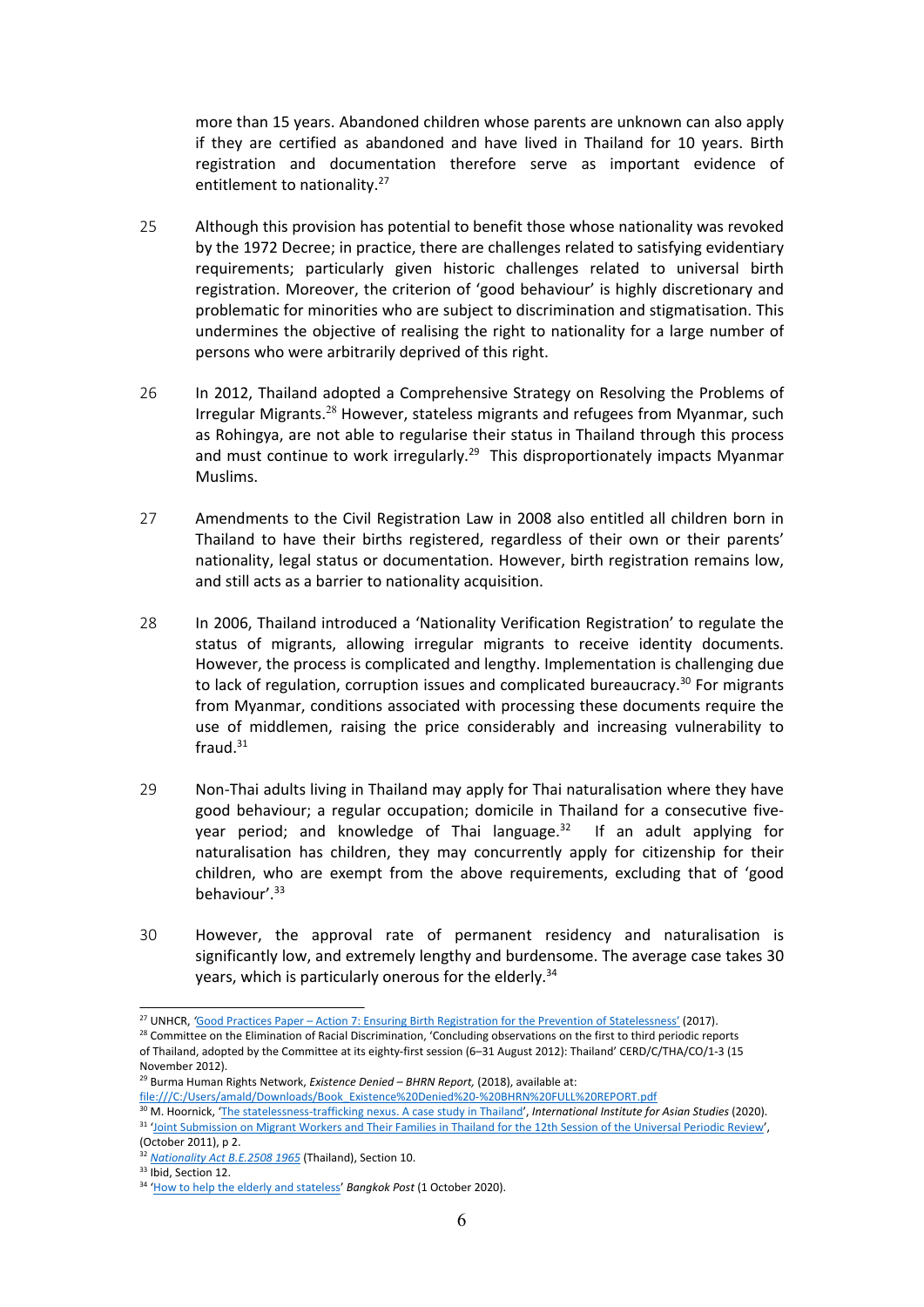31 On 26 January 2021, Thailand'<sup>s</sup> Cabinet approved <sup>a</sup> Resolution on the Criteria for the Determination of Legal Status and Rights of Persons Having Migrated and Stayed in Thailand for <sup>a</sup> Long Period of Time. The new Resolution aims to improve access to legal immigration status and permanent residency for registered stateless long-term residents who were unable to meet previous criteria set by the Cabinet in 2010. It is expected to benefit up to 400,000 registered stateless persons who will be able to access legal immigration status and basic rights. However, specific criteria and procedures have not yet been determined.<sup>35</sup>

## **Issue 1: Gender Discrimination in the nationality law**

- 32 The Nationality Act denies women the equal right to confer nationality upon their foreign spouse. Nationality laws that discriminate on the basis of gender violate Thailand'<sup>s</sup> obligations under CEDAW, Article 9 of which explicitly obliges States to guarantee equal nationality rights to women.
- 33 Section 9 of Thailand'<sup>s</sup> Nationality Act provides:

*An alien woman who marries <sup>a</sup> person of Thai nationality shall, if she desires to acquire Thai nationality, file an application with the competent official according to the form and in the manner prescribed in the Ministerial Regulations.*

*The granting or refusal of permission for acquisition of Thai nationality shall lie with the discretion of the Minister.*

- 34 Section 10 provides that <sup>a</sup> foreign husband may apply for naturalisation under certain conditions. However, citizenship acquired through naturalisation is less secure than citizenship by birth – it is subject to the state'<sup>s</sup> permission and can be revoked.<sup>36</sup>
- 35 The denial of equal nationality rights leads to both the denial of proof of legal identity and the denial of the right to <sup>a</sup> nationality. Furthermore, discrimination in nationality laws violates CEDAW Article 16 by inhibiting the ability of women to, in practice, freely choose <sup>a</sup> spouse. This further entrenches traditional stereotypes regarding the primacy of male legal identity and contributes to women'<sup>s</sup> inequality within the family and society at large. Entrenchment of such stereotypes is in breach of Thailand'<sup>s</sup> obligations under CEDAW Article 5(a).
- 36 The CEDAW Committee has noted with concern that among ethnic minority and indigenous communities, men are reportedly given priority to register for nationality.<sup>37</sup> This leaves many ethnic minority and indigenous women without nationality, with restricted freedom of movement and limited access to education, employment, healthcare and social protection.

<sup>&</sup>lt;sup>35</sup> 'Criteria for [determining](https://www.ryt9.com/s/cabt/3194535) the status and rights of immigrant and long-lived persons' *RYT9* (26 January 2021) [source in Thai].

<sup>&</sup>lt;sup>36</sup> J. Cheva-Isarakul, 'Navigating the ineligible state: Everyday experiences of Statelessness among Shan youth in Northern Thailand' (2020, Victoria University of Wellington).

<sup>&</sup>lt;sup>37</sup> Committee on the Elimination of Discrimination against Women, 'Concluding observations on the combined sixth and seventh periodic reports of Thailand' CEDAW/C/THA/CO/6-7 (24 July 2017), para. 32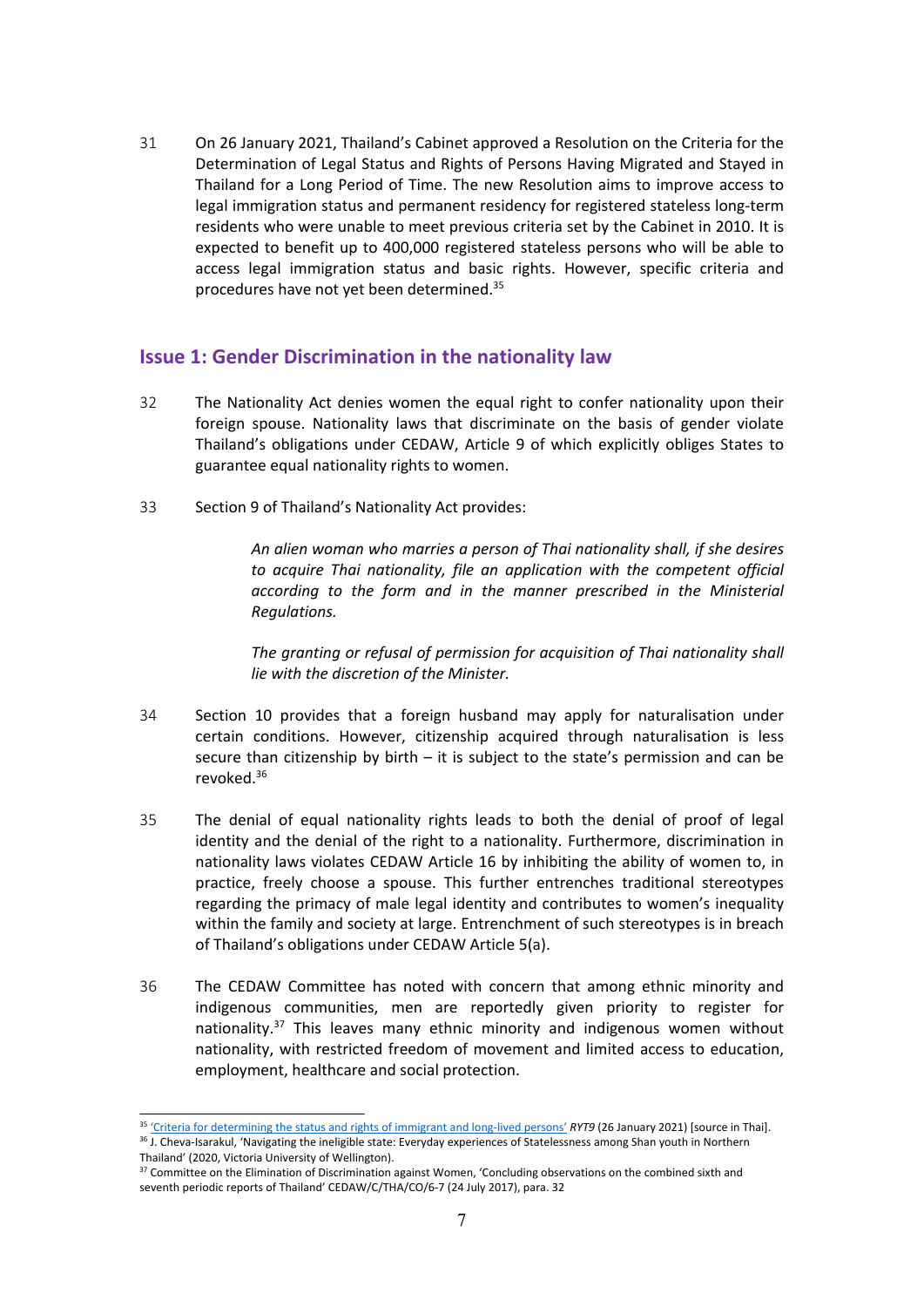37 Countries that deny women equal rights to confer nationality to foreign spouses threaten family unity, including the child'<sup>s</sup> right to know and be cared for by their parents. For example, when foreign men are denied access to their spouses' nationality, they may be forced to live away from their children due to challenges in acquiring residency permits and obstacles to employment. Women whose children and husbands are denied her nationality may be forced to provide for the entire family, even once children reach adulthood.<sup>38</sup>

# **Issue 2: Child'<sup>s</sup> Right to Nationality**

#### Safeguards for children otherwise born stateless

- 38 There is no definition of <sup>a</sup> stateless person in Thai national law. The law lacks safeguards to ensure that children born on the territory who would otherwise be stateless are automatically granted nationality without <sup>a</sup> lengthy waiting time. This also includes foundlings. The Committee on Economic, Social and Cultural Rights has expressed concerned about gaps in the laws regarding the right to nationality for children found abandoned.<sup>39</sup>
- 39 In 2019, the Civil Registration B.E. 2534 was amended, $40$  allowing foundlings to acquire Thai nationality through naturalisation. However, this is dependent upon the child having <sup>a</sup> parent with Thai nationality, or being born in Thailand with alien parents. <sup>41</sup> Moreover, only those who have identity documents, and those with residency in the country for more than ten consecutive years, qualify for naturalisation. 42

#### Birth Registration

- 40 In 2008, the Government of Thailand made amendments to the Civil Registration Act (No.2) B.E.2551 that liberalised the laws on birth registration,<sup>43</sup> regardless of the legal status, nationality, or documentation of their parents. 44 The act was amended, with retroactive effect, permitting late birth registration of individuals who had been unable to register their birth before 2008. Further, the amendments created <sup>a</sup> more flexible birth registration procedure under which births can be registered in any District Office, regardless of where in Thailand the birth occurred.
- 41 Before the 2008 Amendment, many hill tribe members were unable to meet the conditions for birth registration — such as an ID card, household registration, and official birth notification. In the case of late registration, <sup>a</sup> witness was also required. Language difficulties, logistical challenges such as reaching civil registration offices, unfamiliarity with Thai law and procedures, limited literacy, and location of birth (those not born in medical facilities and were not issued with birth notifications)

<sup>&</sup>lt;sup>38</sup> Global Campaign for Equal Nationality Rights, 'The [Problem](https://www.equalnationalityrights.org/the-issue/the-problem)'.

<sup>&</sup>lt;sup>39</sup> UN Committee on Economic, Social and Cultural Rights, 'Concluding Observations on the Combined Initial and Second Periodic Reports of Thailand' E/C.12/THA/CO/1-2 (19 June 2015).

<sup>&</sup>lt;sup>40</sup> Amended by the Civil Registration Act No. 3 B.E. 2562 (2019).

<sup>&</sup>lt;sup>41</sup> P. Ruamsuk, 'The Need for Thailand to accede to Conventions on Statelessness' (2020, Maurer School of Law: Indiana University).

 $42$  Ibid.

<sup>43</sup> *Civil Registration Act (No.2) B.E.2551 2008* (Thailand).

<sup>44</sup> UNHCR, *'*Good Practices Paper – Action 7: Ensuring Birth [Registration](https://www.refworld.org/docid/5a0ac8f94.html) for the Prevention of Statelessness' (2017), page 25.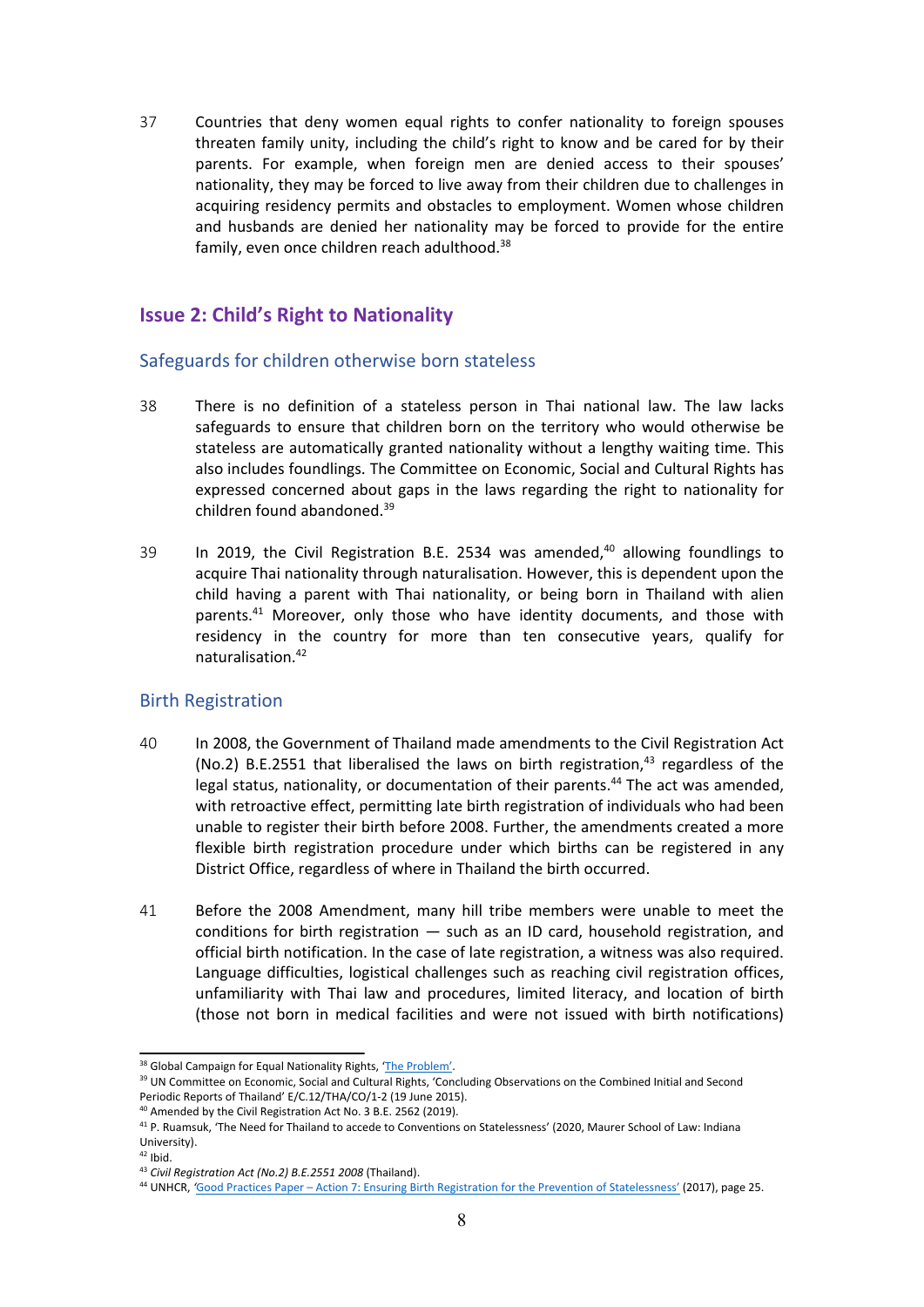constituted various obstacles to access civil registration. Finally, there was little awareness in most communities of the importance of civil registration and some reluctance about approaching the authorities.<sup>45</sup>

- 42 According to the Thai Bureau of Registration Administration, the reforms led to the registration of 159,831 children of stateless parents by 2017. 46 This included children born to minority, refugee, or asylum seeker parents,<sup>47</sup> and is seen as a first step towards acquisition of Thai nationality. However, many remain in the process of obtaining documentation. The 1972 Decree created <sup>a</sup> significant risk of statelessness for children born without permanent residence status, and despite reforms, <sup>a</sup> large number of births, particularly among ethnic groups and migrants, are not registered, for reasons outlined in the section below. This concern has been expressed by the Committee on the Elimination of Racial Discrimination, which also reminded Thailand that lack of birth registration is a contributing factor to statelessness.<sup>48</sup>
- 43 Moreover, many stateless people have been recorded as having migrated to Thailand, although they were born in the country, reportedly due to lack of understanding and knowledge, language barriers and fear of being excluded during the survey and registration scheme. There are challenges related to satisfying evidentiary requirements to modify the record in the civil registration database. This situation prevents these stateless people from applying for Thai nationality by birth. For example, in 2016, two individuals filed <sup>a</sup> petition at <sup>a</sup> provincial Administration Court, requesting for modification of their birth record to obtain <sup>a</sup> proper birth certificate as evidence to apply for Thai nationality. Their cases are still pending.<sup>49</sup>
- 44 Moreover, as outlined in paragraph 11, Thailand has made <sup>a</sup> reservation to Article 22 of the CRC (related to refugee and asylum-seeking children). The Government does not consider refugee and asylum-seeking children to be covered by the CRC and relevant national laws on children, denying these children basic rights.<sup>50</sup>

#### Barriers to access to nationality

45 The implementation of the Nationality Act, and its amendment, suffers from many challenges in practice. Although many stateless hill tribe people are eligible for nationality under the amendment, many are unaware of, or lack the required documents to prove their entitlement, including due to previous restrictions in access to civil registration. Other barriers include costs, the travel and time required, and a lack of basic information.<sup>51</sup> This is worsened by language barriers and cultural differences, which affect the ability of officials to determine nationality; as well as resourcing issues, capacity gaps and corruption.

<sup>48</sup> UN Committee on the Elimination of Racial Discrimination, 'Concluding observations on the first to third periodic reports of Thailand', CERD/C/THA/CO/1-3 (15 November 2012). According to UNHCR, "Birth registration has helped many people to acquire Thai nationality and has reduced the incidence of statelessness. For persons who are not eligible for Thai nationality, <sup>a</sup> birth certificate helps them to establish their legal identity and is <sup>a</sup> key measure in child protection." UNHCR, *'*Good [Practices](https://www.refworld.org/docid/5a0ac8f94.html) Paper – Action 7: Ensuring Birth [Registration](https://www.refworld.org/docid/5a0ac8f94.html) for the Prevention of Statelessness' (2017), page 25.

49 *Transborder news* <https://transbordernews.in.th/home/?p=12903> (29 May 2016); <https://transbordernews.in.th/home/?p=12898> (30 May 2016) [sources in Thai].

<sup>45</sup> UNHCR, *'*Good Practices Paper – Action 7: Ensuring Birth [Registration](https://www.refworld.org/docid/5a0ac8f94.html) for the Prevention of Statelessness' (2017). <sup>46</sup> Ibid.

<sup>&</sup>lt;sup>47</sup> As of 2015, approximately 5000 new-borns in Thailand's nine refugee camps have received birth certificates. UN Rule of Law, 'Myanmar refugee babies wait for birth [registration](https://www.un.org/ruleoflaw/thailand-daily-life-and-living-conditions-at-umpium-and-mae-la-camps-largest-myanmar-refugee-camps/) in Thailand'<sup>s</sup> Mae La camp' (23 April 2015).

<sup>&</sup>lt;sup>50</sup> The 2003 Children Protection Act sets out the full range of economic, cultural and social rights that children are entitled to <sup>51</sup> Institute on Statelessness and Inclusion, '[Submission](https://files.institutesi.org/ThailandUPR2015.pdf) to the Human Rights Council at the 25th Session of the Universal Periodic Review: [Thailand](https://files.institutesi.org/ThailandUPR2015.pdf)' (2015).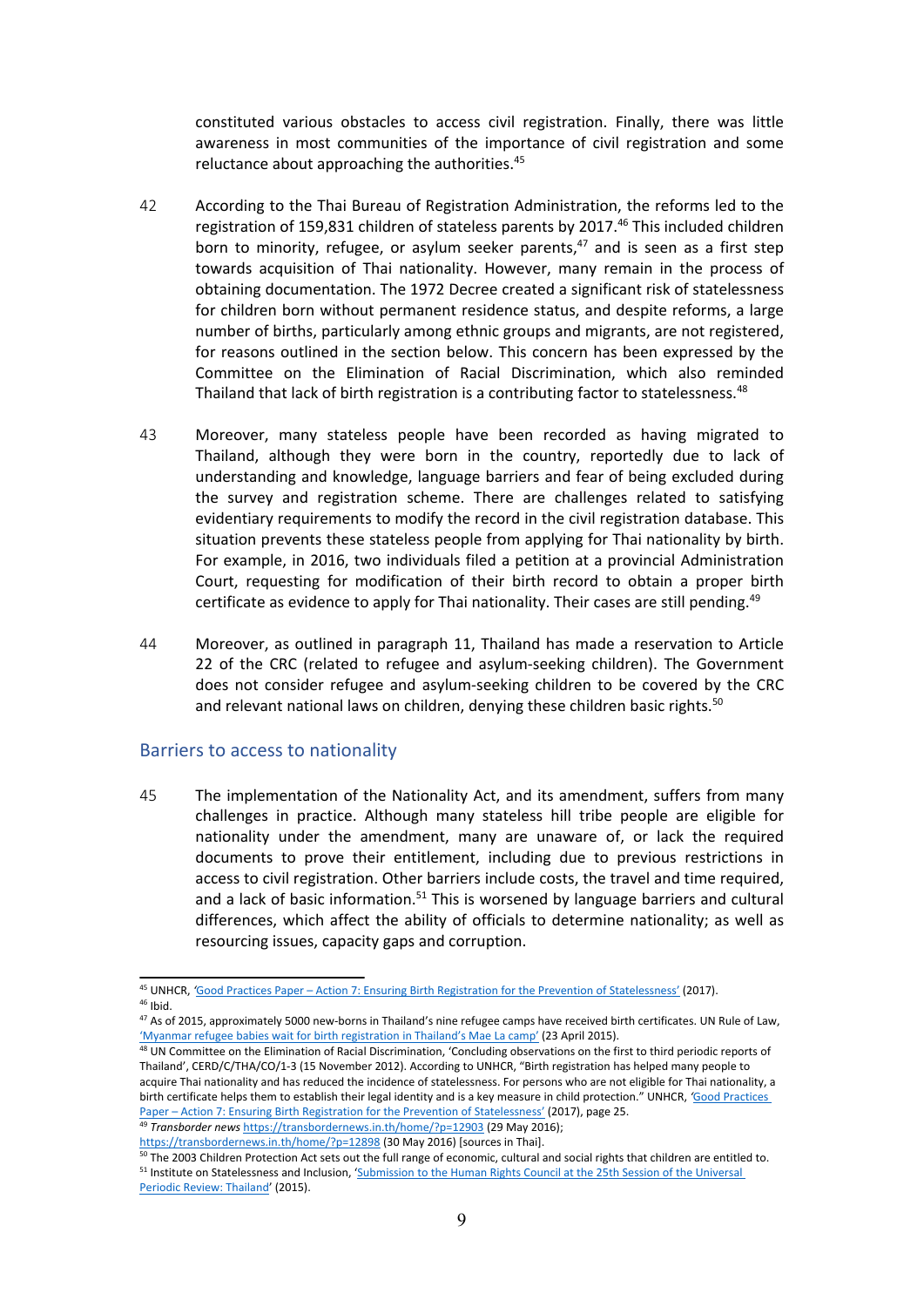- 46 Extortion of persons who do not yet have identity cards is also of concern. Discrimination against minorities, the wide discretion of authorities, as well as lack of understanding of the laws and procedures, also affect the ability to acquire nationality.
- 47 There are further bureaucratic obstacles, the application process involves presenting many documents, and long and expensive travel to the offices. Although since 2016, stateless persons are allowed to travel within their designated province without permission, travel outside their province, can still be challenging, undermining access to the application procedure. A 2015 study found that the average application time was over 4.5 years; and over 30% of applications were rejected. It has also been reported that in order to apply, <sup>a</sup> person'<sup>s</sup> name needs to be listed in an announcement first. 52

## **Issue 3: Denial of human rights of stateless people in Thailand**

- 48 **Right to health:** The CRC obligates states to ensure "the right of the child to the enjoyment of the highest attainable standard of health". The right to health is also guaranteed in Article 12 of the ICESCR and Article 29 of the ASEAN Human Rights Declaration. Thailand has an established healthcare coverage scheme, which ensures free medical care to all Thai nationals. It also has <sup>a</sup> special budget allocated to provide healthcare to people with unclear status, the 'Health Insurance for People with Citizenship Problems' (**HIPCP**), which provides similar coverage to the scheme for nationals. Stateless persons must follow several steps to qualify, including registering with the ministry of interior, the ministry of health, and <sup>a</sup> local health clinic. Many operational problems — such as delays, insufficient collaboration between public health and interior ministries, and <sup>a</sup> lack of guidelines — have led to <sup>a</sup> failure to provide adequate healthcare to all stateless persons. Other barriers include travel time and costs, which are exacerbated in the rainy season. Although since 2016, stateless persons are allowed to travel within their province without permission, travel outside the province requires permission which can delay referral of severe cases to better equipped hospitals. Moreover, the fund merely covers medical costs, it does not guarantee stateless persons the right to healthcare, and there have been many reports of healthcare providers denying healthcare in practice.<sup>53</sup>
- 49 Stateless children insured with the HIPCP are generally in <sup>a</sup> poorer state of health, use in patient services 29% more than nationals covered by the universal scheme, and are 34% more likely to stay in hospital.<sup>54</sup> There are approximately 80,000 undocumented students registered in school, and as of 22 September 2020, 3062 were granted permission to access healthcare.<sup>55</sup> There is also low vaccination coverage and <sup>a</sup> lack of routine immunisation, which is increasingly important, in the context of COVID-19.

<sup>52</sup> C. Rijken, L. van Waas, M. Gramatikov & D. Brennan, *The Nexus between [Statelessness](https://files.institutesi.org/Stateless-Trafficking_Thailand.pdf) and Human Trafficking in Thailand* (2015, Wolf Legal Publishers), p. 32.

<sup>&</sup>lt;sup>53</sup> National Health Security Office, '[Healthcare](http://eng.nhso.go.th/view/1/DescriptionNews/Healthcare-rights-of-stateless-people-/158/EN-US) rights of stateless people' (June 2020).

<sup>&</sup>lt;sup>54</sup> Rosa Luxembourg Stiftung, 'Atlas of the [Stateless](https://rosalux-geneva.org/atlas-of-the-stateless-2/)' (2020).

<sup>&</sup>lt;sup>55</sup> UNHCR, 'UNHCR welcomes move to [strengthen](https://www.unhcr.org/th/en/21829-unhcr-welcomes-move-to-strengthen-healthcare-for-stateless-students.html) healthcare for stateless students' (25 September 2020).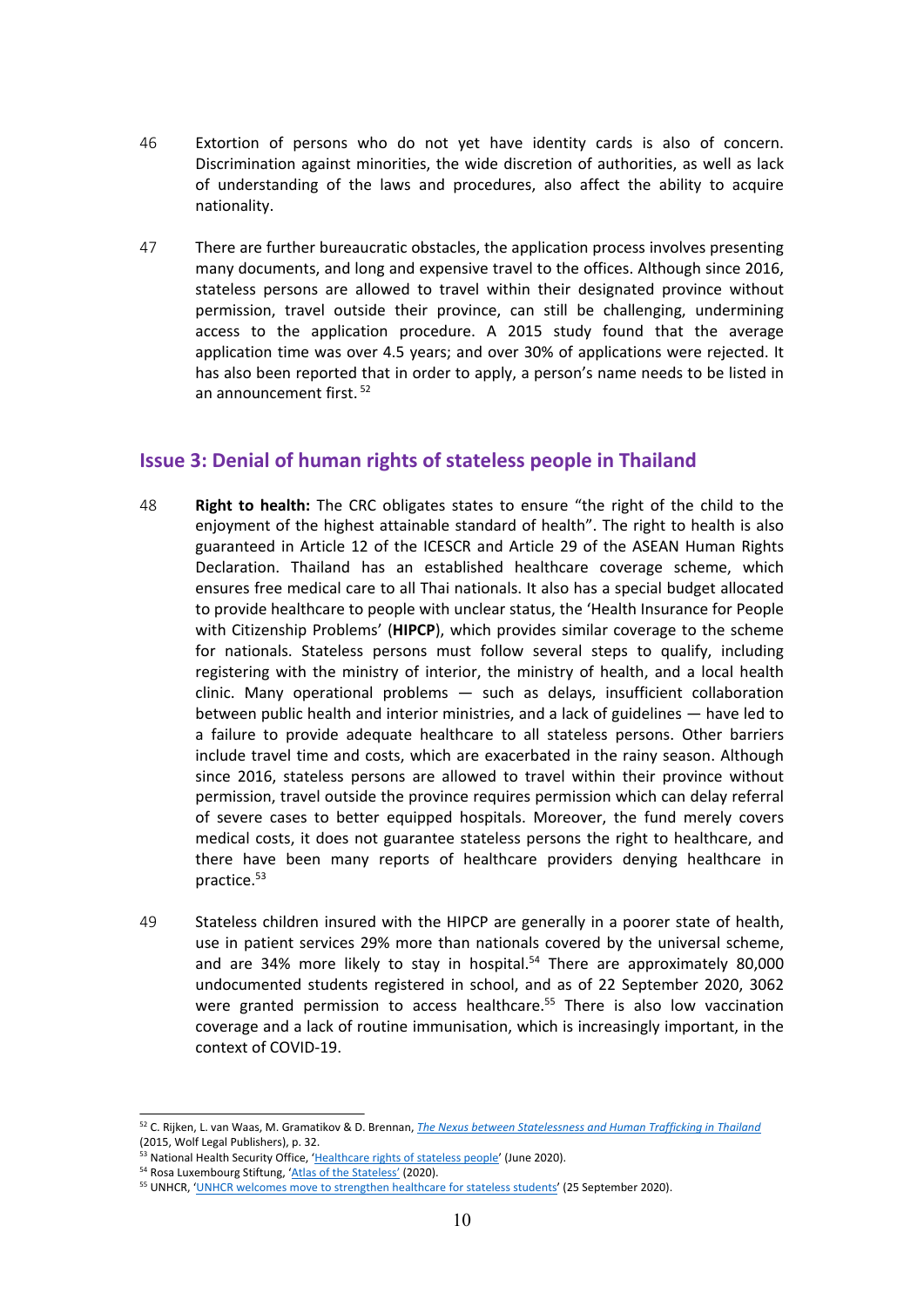- 50 **Freedom of Movement:** Stateless people need permission from the District Office to travel outside their province. Travelling without such authorisation amounts to <sup>a</sup> crime, penalised by <sup>a</sup> fine or detention. The role of community leaders is key in acquiring <sup>a</sup> travel permit and they are sometimes required to accompany the applicant to the district office. People without any identity papers cannot travel at all. 56 The exercise of the right to freedom of movement, protected under Article 12 of the ICCPR, is thereby significantly constrained.
- 51 **Right to education:** Children without Thai nationality are 73% less likely than Thai nationals to enter primary school, and 98% less likely to progress to higher education.<sup>57</sup> The right to education is a universal right protected under various human rights treaties (see for example, CRC Articles 28 and 29). In 2005, Thailand developed an 'Education for All' policy that allows all children to access schooling, regardless of their nationality or legal status. However, this policy has not fully resolved problems in realising the right to education, as many are not able to pay the fees for higher education, and stateless people cannot access governmental study loans. They face language barriers as well as the risk of arrest, and detention. Restrictions to movement present <sup>a</sup> challenge to physical access to appropriate schooling opportunities, and many children drop out due to schools being far away.<sup>58</sup> Moreover, even under this policy, asylum seeker and refugee children can only enrol at the discretion of local schools that often require proof of documentation for all applicants. They are often denied access due to discrimination, thus undermining the policy objective of the Resolution.<sup>59</sup>
- 52 **Right to work:** Lower levels of employment result partly from low levels of education; but also other factors such as discrimination by employers, who often prefer to hire citizens or pay stateless people less. Denial of freedom of movement prevents many from seeking higher income work away from their provinces, and village work often is seasonal and uncertain, leading to lower and less reliable income. Stateless people have to find jobs outside the formal industry, or in agriculture, where wages are low and labour rights are not always protected. The right of everyone to work is entrenched in the ICESCR, and the ASEAN Human Rights Declaration, and Thailand has obligations to protect these rights. Lack of access to **land rights** may further exacerbate the possibilities to earn an income and contribute to poverty.

#### Exploitation and trafficking

- 53 Thailand has been <sup>a</sup> source, destination and transit country of forced labour and sex trafficking for many years. This can take the shape of working in factories, begging on the streets or being put to work in massage parlours.
- 54 Statelessness can be <sup>a</sup> cause and consequence of trafficking. Abuse by traffickers can include the withholding of work and identity documents, which can put the person at risk of statelessness. In Thailand, this particularly applies to migrants from

<sup>&</sup>lt;sup>56</sup> Institute on Statelessness and Inclusion, '[Submission](https://files.institutesi.org/ThailandUPR2015.pdf) to the Human Rights Council at the 25th Session of the Universa Periodic Review: [Thailand](https://files.institutesi.org/ThailandUPR2015.pdf)' (2015).

<sup>&</sup>lt;sup>57</sup> UNHCR, <u>Regional Expert Roundtable on Good Practices for the [Identification,](https://www.refworld.org/pdfid/4d6e09932.pdf) Prevention and Reduction of Statelessness and</u> <u>the [Protection](https://www.refworld.org/pdfid/4d6e09932.pdf) of [Stateless](https://www.nationthailand.com/news/30264796) Persons in South East Asia</u> (2010), page 10.<br><sup>58</sup> 'Stateless children still missing school' T**he Nation Thailand** (21 July 2015).

<sup>&</sup>lt;sup>59</sup> Equal Rights Trust et al, 'The Human Rights of Stateless [Rohingya](https://www.equalrightstrust.org/ertdocumentbank/The%20Human%20Rights%20of%20Stateless%20Rohingya%20in%20Thailand%28small%29.pdf) in Thailand' (February 2014).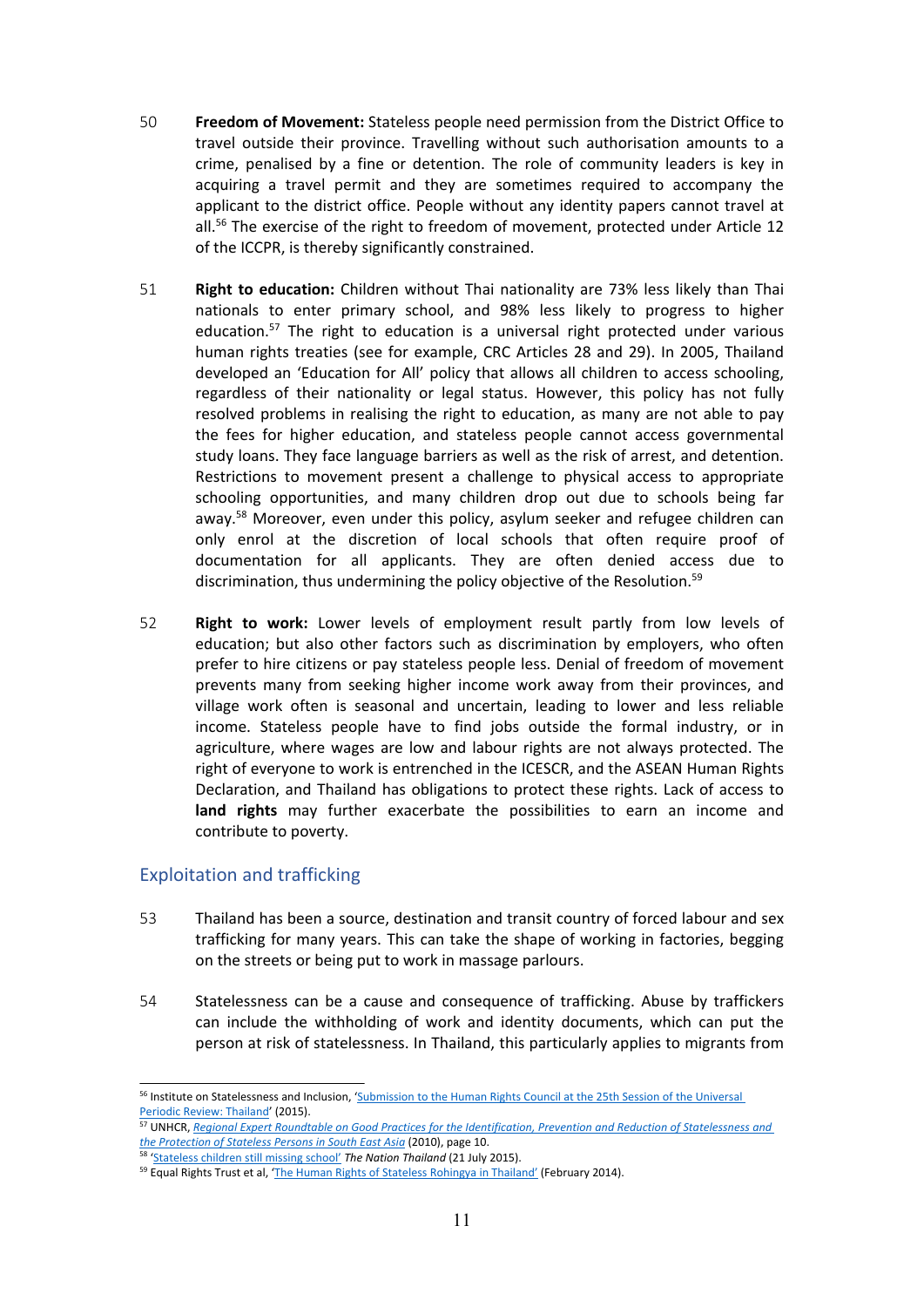surrounding countries who fled conditions of poverty and/or oppression, particularly those from Myanmar, Cambodia and Laos.<sup>60</sup>

- 55 Conversely, statelessness can also leave <sup>a</sup> person more vulnerable to trafficking. Travel restrictions and limited access to the labour market combined with discrimination and corruption among state officials can leave members of the hill tribes particularly vulnerable to trafficking.<sup>61</sup> Moreover, Thai law permits recruitment agencies to charge recruitment fees to those seeking oversees employment. Excessive fees make them more vulnerable to debt bondage or other exploitative conditions. Stateless children are particularly vulnerable when they are not able to access education. With few prospects of <sup>a</sup> better future, stateless persons can be forced to look for better work elsewhere and — as labour migrants — can be easily deceived by brokers/traffickers.<sup>62</sup>
- 56 Stateless people feel less able to rely on the police and other state structures for help, including in situations of crisis or dispute, which can also aggravate the risk of becoming trapped in exploitation. Traumatic events, such as heavy debt or the inability to receive adequate medical treatment in moments of dire need often place an unbearable burden on <sup>a</sup> stateless person. In this regard, the COVID-19 pandemic has had devastating effects on stateless hill tribe communities, placing them at greater risk of human trafficking. 63
- 57 In 2017, the CEDAW Committee recommended that Thailand address the root causes of trafficking, "including poverty, lack of economic opportunities and statelessness".<sup>64</sup> The Human Rights Committee in the same year echoed this recommendation. 65

#### **Issue 4: Rights of Rohingya in Thailand**

- 58 Thailand is mainly <sup>a</sup> transit country for the Rohingya on their way to Malaysia and beyond. While there is no accurate statistical information on the Rohingya population in the country, it is estimated that at least 3000 Rohingya have settled in Thailand.<sup>66</sup> Thailand has historically failed to protect Rohingya as refugees, victims of trafficking or stateless refugees.<sup>67</sup>
- 59 Thailand has no domestic refugee law framework, and all situations of foreigners entering the country are regulated by Thailand'<sup>s</sup> Immigration Act of 1979. Thailand also has not signed or ratified the Refugee Convention or its Protocol, and lacks <sup>a</sup> refugee status determination procedure. As such those fleeing persecution are treated as irregular migrants, and not granted protection as refugees.

<sup>60</sup> M. Hoornick, 'The [statelessness-trafficking](https://www.iias.asia/the-newsletter/article/statelessness-trafficking-nexus-case-study-thailand) nexus. <sup>A</sup> case study in Thailand', *International Institute for Asian Studies* (2020).  $61$  Ibid.

 $62$  Ibid.

<sup>&</sup>lt;sup>63</sup> Ibid.

<sup>&</sup>lt;sup>64</sup> Committee on the Elimination of Discrimination against Women, 'Concluding observations on the combined sixth and seventh periodic reports of Thailand' CEDAW/C/THA/CO/6-7 (24 July 2017), paras. 24-5.

<sup>&</sup>lt;sup>65</sup> UN Human Rights Committee, 'Concluding Observations on the Second Periodic Report of Thailand' CCPR/C/THA/CO/2 (25 April 2017), para. 41.

<sup>&</sup>lt;sup>66</sup> Equal Rights Trust et al, 'The Human Rights of Stateless [Rohingya](https://www.equalrightstrust.org/ertdocumentbank/The%20Human%20Rights%20of%20Stateless%20Rohingya%20in%20Thailand%28small%29.pdf) in Thailand' (February 2014).

<sup>&</sup>lt;sup>67</sup> Institute on Statelessness and Inclusion, '[Submission](https://files.institutesi.org/ThailandUPR2015.pdf) to the Human Rights Council at the 25th Session of the Universal Periodic Review: [Thailand](https://files.institutesi.org/ThailandUPR2015.pdf)' (2015).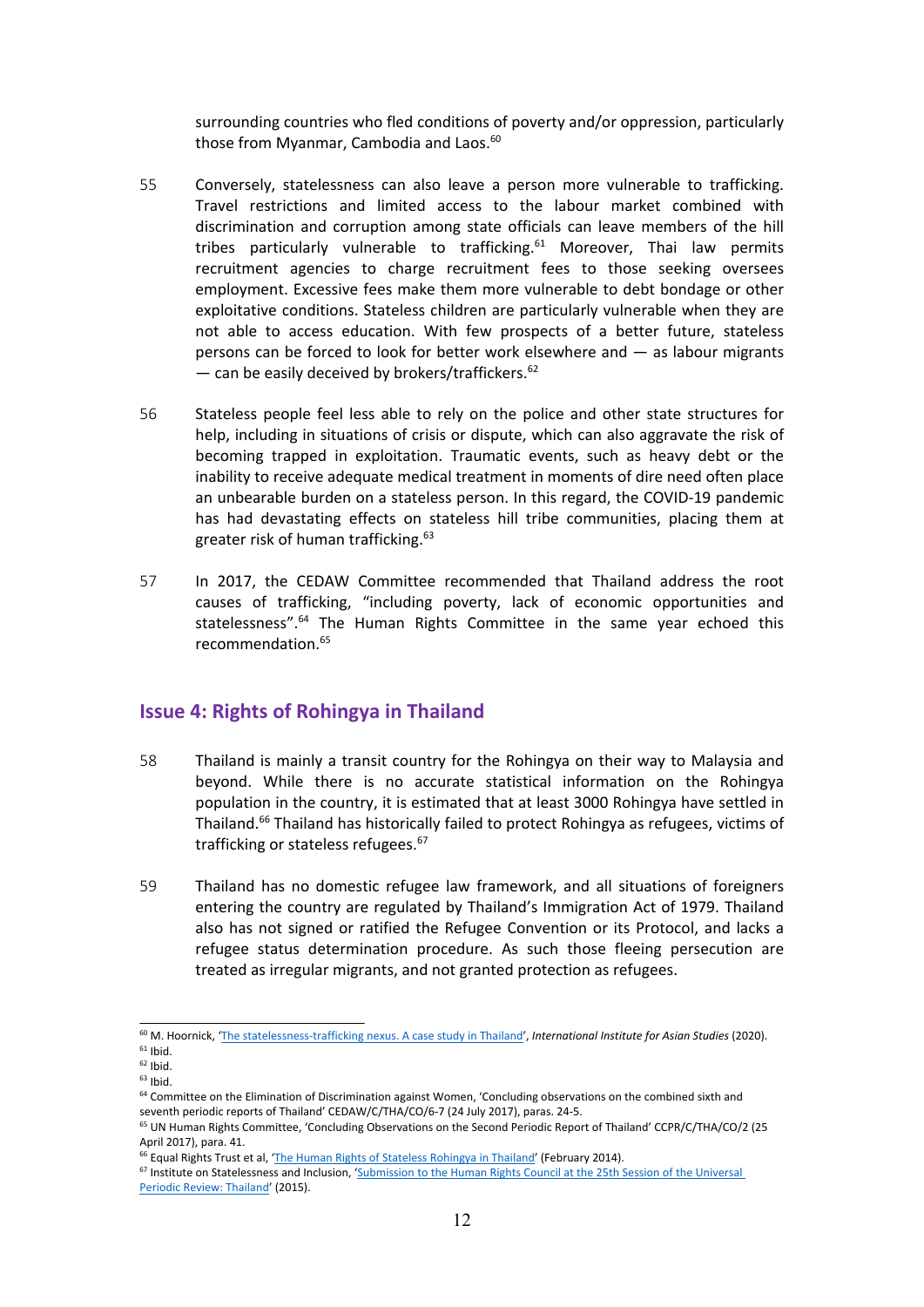- 60 Since the early 1990s Thailand has hosted refugees fleeing ethnic and political violence in Myanmar in displaced people'<sup>s</sup> camps along the Thailand'<sup>s</sup> western border. More than 100,000 refugees remain in these camps as Myanmar'<sup>s</sup> peace process falters. However, Thailand does not recognise refugees outside these camps; and there is currently no national legal framework in place for the specific protection of "urban" refugees and asylum-seekers. UNHCR documentation such as <sup>a</sup> Refugee or Asylum Seeker Card is not officially recognised by the government and provides no official protection. They are considered "illegal" in the country and are at risk of being detained on immigration grounds.<sup>68</sup>
- 61 Due to lack of recognition as refugees and stateless persons, Rohingya face permanent threats to their liberty and security when residing or travelling within the country, contrary to Thailand'<sup>s</sup> obligations under Articles 9 (liberty and security) and Article 12 (freedom of movement) of the ICCPR. Rohingya cannot be formally deported to Myanmar, where they are not recognised as Myanmar nationals. With very limited refugee registration available in immigration detention centres and no process to identify them as stateless, they often end up in situations of indefinite detention. There are around 200 Rohingya indefinitely detained in Thailand, with at least 38 detained at Songkhla detention centre. In the context of COVID-19, it is unclear whether detainees who have tested positive have been separated from other detainees, and poor sanitary conditions and overcrowding raise concerns about about outbreaks within detention centres.<sup>69</sup>
- 62 Rohingya can also be quietly released into the hands of brokers and smugglers who facilitate their onward travel. However, in many instances these onward journeys have ended up in situations of exploitation or trafficking.<sup>70</sup> Based on testimonies of those discovered during Thai government raids on smuggling camps in Songkhla province, many Rohingya were confined to camps and faced the risk of being beaten and sent into forced labour if they failed to pay smugglers for their service.<sup>71</sup>
- 63 In 2019, the cabinet approved the establishment of <sup>a</sup> national screening mechanism to distinguish people in need of international protection from other migrants by creating a category of non-citizens who would be at risk if deported.<sup>72</sup> The policy resulted in <sup>a</sup> decrease in both number of arrests and numbers in immigration detention in 2020.<sup>73</sup> However, the mechanism lacks a definition of people 'deserving of protection' and fails to use the definition of <sup>a</sup> refugee under international law. There are concerns surrounding who will qualify, and it is yet to be seen whether Rohingya will be considered under this new mechanism. There are also concerns surrounding transparency, logistics, and mistrust of authorities. Moreover, although the mechanism was planned to be implemented in June 2020, there have been delays, reportedly due to incomplete preparation, including staffing of required

<sup>&</sup>lt;sup>68</sup> UNHCR, '[Thailand:](https://www.unhcr.org/th/wp-content/uploads/sites/91/2020/11/UNHCR-Thailand-Fact-Sheet_30-September-2020.pdf) Fact Sheet' (30 September 2020). Thailand Immigration Act, chapter 6 section 54 states that "any alier who enters or comes to stay in the Kingdom without permission or when such permission expires or is revoked, the competent official will deport such alien out of the Kingdom."

<sup>&</sup>lt;sup>69</sup> Institute on Statelessness and Inclusion, Rights for Rohingya, Free Rohingya Coalition et al 'Human Rights and COVID-19 What now for the [Rohingya?](https://files.institutesi.org/Covid19_The_Rohingya_Briefing_Paper.pdf)' (August 2020).

<sup>&</sup>lt;sup>70</sup> Equal Rights Trust et al, '<u>The Human Rights of Stateless [Rohingya](https://www.equalrightstrust.org/ertdocumentbank/The%20Human%20Rights%20of%20Stateless%20Rohingya%20in%20Thailand%28small%29.pdf) in Thailand'</u> (February 2014).

<sup>&</sup>lt;sup>71</sup> S. Banerjee, 'Myanmar: [Trafficking](https://www.orfonline.org/expert-speak/myanmar-trafficking-issues-plight-rohingyas-thailand/) issues, plight of Rohingyas in Thailand', Observer Research Foundation, (21 January 2021). <sup>72</sup> [Regulation](https://www.refworld.org/docid/5e675a774.html) of the Office of the Prime Minister on the Screening of Aliens who Enter into the Kindom and are Unable to

Return to the [Country](https://www.refworld.org/docid/5e675a774.html) of Origin B.E. 2562 (25 December 2019); Bangkok Post, 'A new era for refugee [protection](https://www.bangkokpost.com/opinion/opinion/1881970/a-new-era-for-refugee-protection-in-thailand-) in Thailand?' *Bangkok Post* (19 March 2020).

<sup>&</sup>lt;sup>73</sup> UNHCR, '[Thailand](https://reporting.unhcr.org/thailand)'.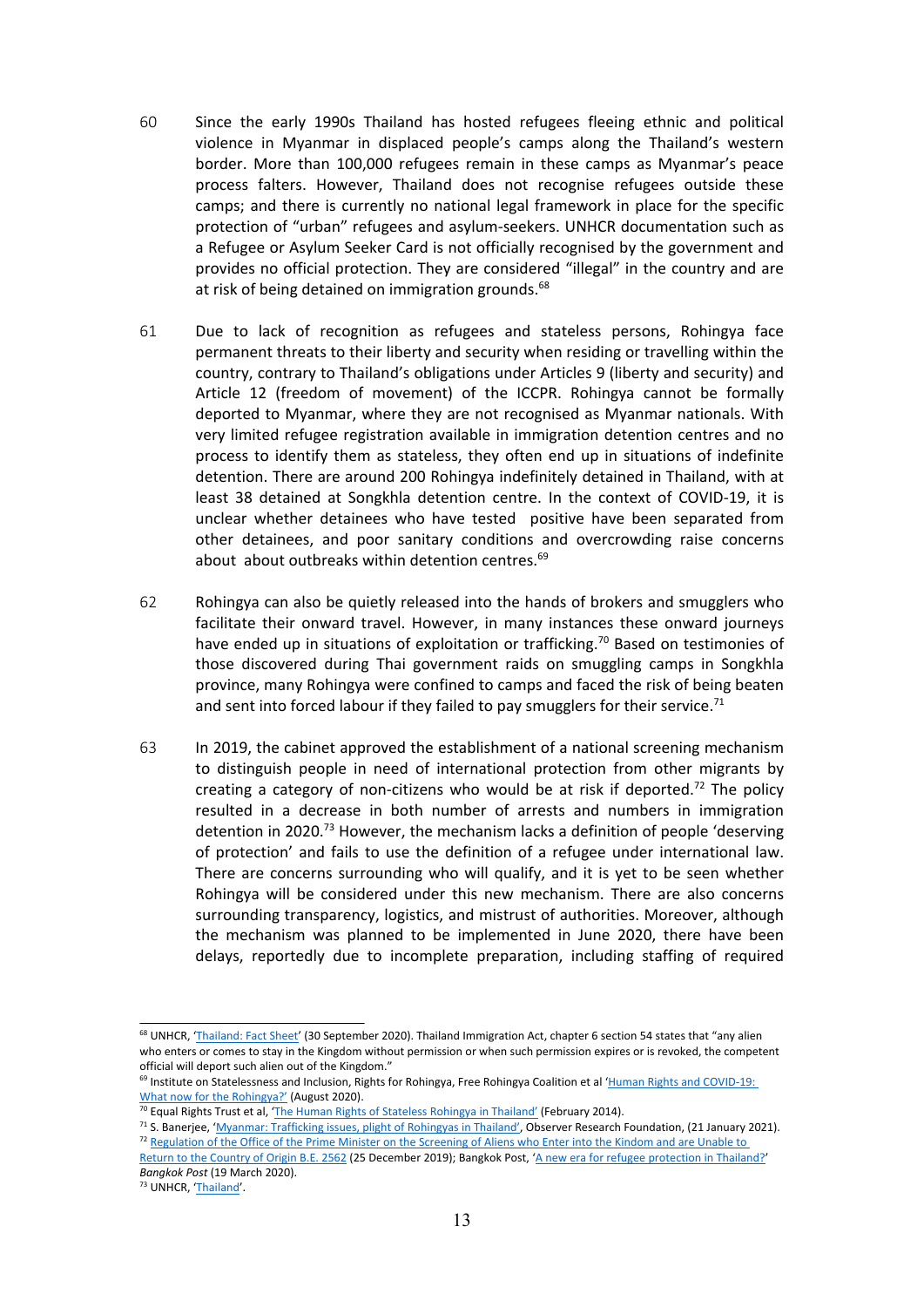structures and the subsequent determination of procedure. 74 Covid-19 related challenges have unofficially been cited as the primary obstacles frustrating the process.

- 64 Thailand has been accused for many years of violating its international law obligations by pushing boats of refugees back into open seas. Since 2017, Thai authorities have enforced a three-step action plan.<sup>75</sup> Under this action plan, the Thai Navy may intercept Rohingya boats nearing the coast and, only after ensuring the occupants will travel further to Malaysia or Indonesia, provide essential supplies. However, passengers on any boat that lands on Thai shores are detained.<sup>76</sup>
- 65 Between April and October 2020, hundreds of Rohingya were stranded at sea. Border closures and entry restrictions related to the COVID-19 response in Southeast Asia continued to prevent Rohingya from disembarking from boats and seeking asylum. Indonesian and Bangladeshi authorities disembarked the stranded boats and discovered they had attempted entry into Thailand and Malaysia where authorities had pushed boats back out to sea. Testimony from those aboard the boat detail the abuse endured*: "We suffered miserably [the crew] tortured us all the time, beating and cutting us"*. 77

#### **Recommendations**

- 66 Based on the above information, the co-submitting organisations urge reviewing States to make the following recommendations to Thailand:
	- I. Ensure the right to nationality of stateless persons in Thailand by facilitating access to citizenship in accordance with the 2008, 2012, and 2019 amendments, eliminating obstacles relating to language, bureaucracy, literacy, and awareness; and ensuring that women belonging to ethnic minority and indigenous groups have equal access to nationality.
	- II. Further improve efforts to ensure birth registration for all, through addressing barriers to access such as lack of awareness, language, logistical challenges, and fear to approach authorities.
	- III. Amend the Nationality Act to ensure that women have the equal right to confer nationality upon their non-citizen spouses.
	- IV. Amend the Nationality Act to include safeguards to ensure that otherwise stateless children born in the territory, including foundlings, are automatically granted nationality. Ensure that this is applied with retroactive effect.
	- V. Ensure freedom of movement for stateless persons by lifting travel restrictions imposed on them, thereby, also facilitating equal access to education and the labour market, safe migration and reducing the risk of

<sup>&</sup>lt;sup>74</sup> Asia Pacific Refugee Rights Network, 'Press release: Thailand quietly delays [implementation](https://reliefweb.int/report/thailand/press-release-thailand-quietly-delays-implementation-refugee-screening-mechanism) of refugee screening [mechanism](https://reliefweb.int/report/thailand/press-release-thailand-quietly-delays-implementation-refugee-screening-mechanism)'' (25 June 2020).

<sup>&</sup>lt;sup>75</sup> Human Rights Watch, 'Thailand Needs to Stop Inhumane Navy '[Push-Backs](https://www.hrw.org/news/2017/09/22/thailand-needs-stop-inhumane-navy-push-backs)', (22 September 2017).

<sup>&</sup>lt;sup>76</sup> S. Banerjee, 'Myanmar: [Trafficking](https://www.orfonline.org/expert-speak/myanmar-trafficking-issues-plight-rohingyas-thailand/) issues, plight of Rohingyas in Thailand', Observer Research Foundation, (21 January 2021). <sup>77</sup> Institute on Statelessness and Inclusion, '[Monthly](http://www.institutesi.org/stateless_bulletin_2015-05.pdf) Bulletin' (May 2015).